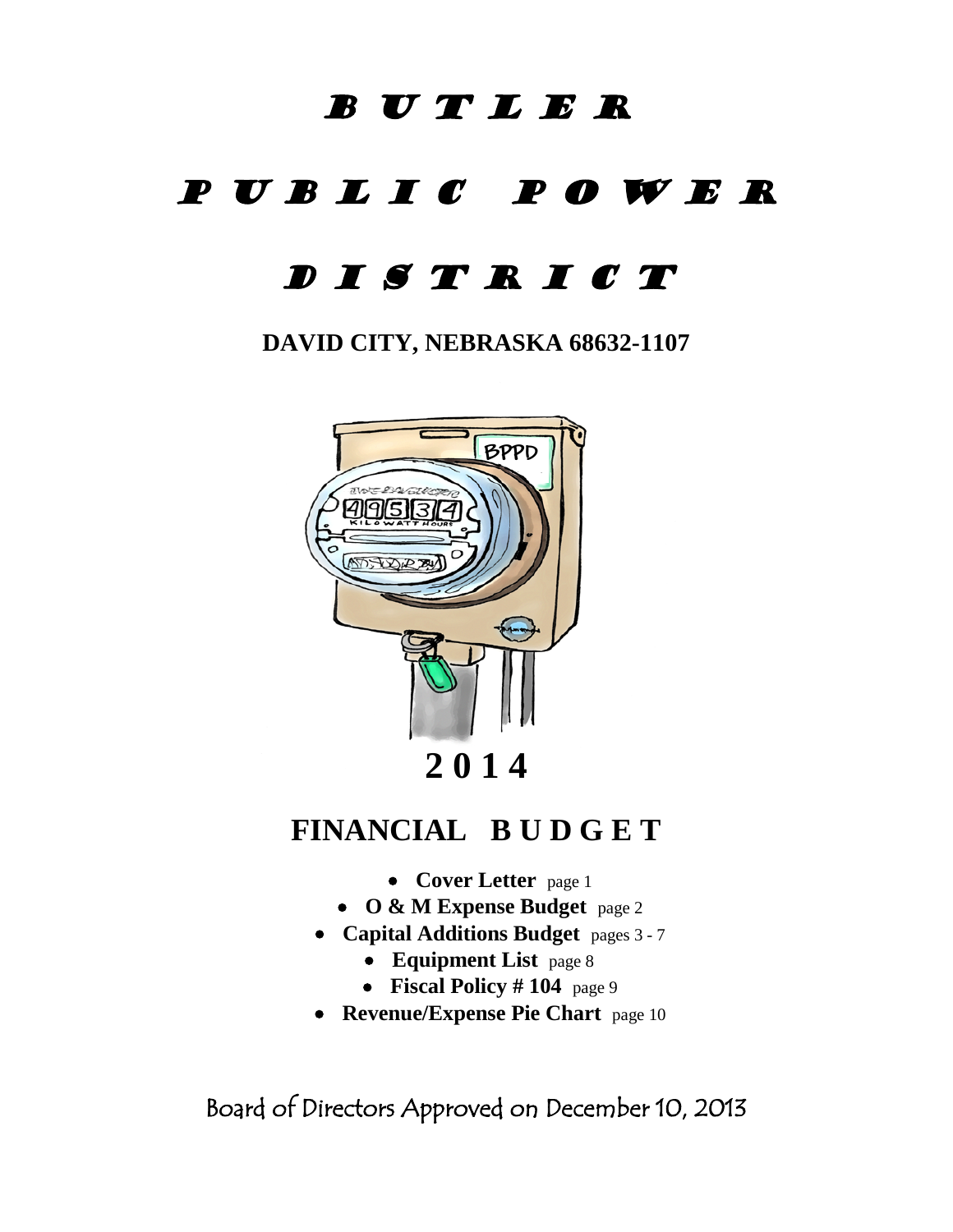December 3, 2013

<span id="page-1-0"></span>Honorable Board of Directors Butler Public Power District 1331 4th Street David City, NE 68632 - 1107

Gentlemen;

The attached proposed 2014 Financial Budget has two main parts, "O & M Expense" Budget and "Capital Additions" (CA) Budget. The Financial Budget reflects the management team's best estimates for future costs in such expenditures as power supply, wages and material costs, etc. It does not, however, consider the impacts of extreme weather or the effects of severe storm damage to our system.

The 2014 Budget is prepared to help plan our work, assure we are focusing on the right work, and stay within appropriate spending limits. The CA Budget includes significant investments to coincide with the Nebraska Joint Sub-transmission Plan adopted in February, 2008, or the second year of a 4-year Work Plan developed by RVW to upgrade our system to improve reliability and reduce losses and outages.

Requests for approval of the O&M Budget total **\$13,431k** and the CA Budget total **\$2,829k**. We expect to finance the entire capital additions budget from revenue and 2013 margins. As always, the aim of this budget is to allow the District to provide reliable, low cost, transmission and distribution facilities to serve our customers while meeting the financial requirements of our bond resolutions.

We respectfully request your consideration and approval of the proposed 2014 Financial Budget we plan to discuss at the December regular Board Meeting.

Respectfully submitted;

Gary S. Westphal P. E. General Manager/CEO

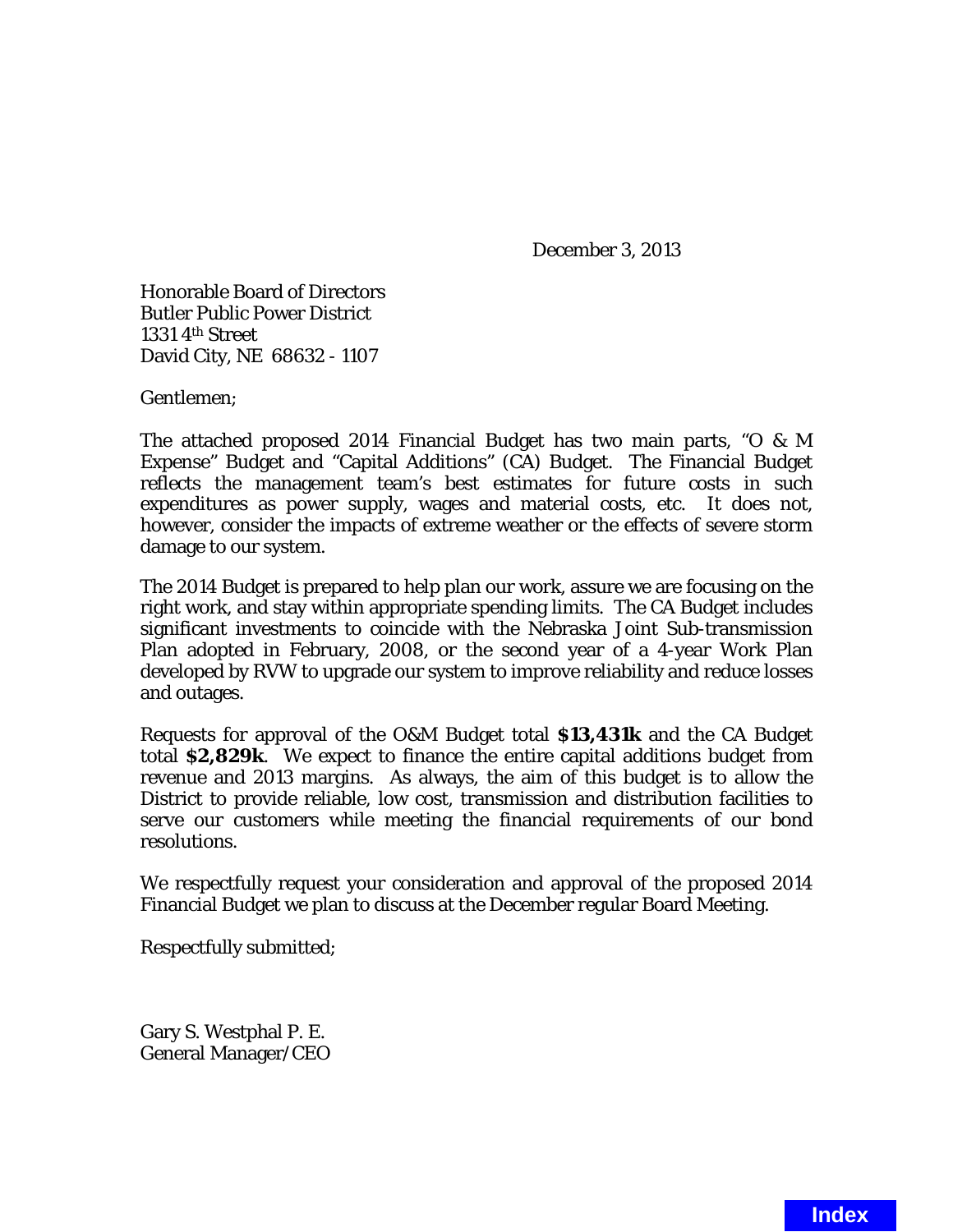## <span id="page-2-0"></span>**BUTLER PUBLIC POWER DISTRICT DAVID CITY, NEBRASKA**

|             | <b>OPERATIONS AND MAINTENANCE BUDGET</b>             |                       |                                                          |                       |                       |                       |                       |                       |  |
|-------------|------------------------------------------------------|-----------------------|----------------------------------------------------------|-----------------------|-----------------------|-----------------------|-----------------------|-----------------------|--|
| LINE<br>NO. | <b>DESCRIPTION</b>                                   | 2014<br><b>BUDGET</b> | 2013 9 MOS<br><b>ACTUAL &amp; 3</b><br><b>MOS BUDGET</b> | 2012<br><b>ACTUAL</b> | 2011<br><b>ACTUAL</b> | 2010<br><b>ACTUAL</b> | 2009<br><b>ACTUAL</b> | 2008<br><b>ACTUAL</b> |  |
|             | <b>REVENUES AND EXPENSES</b>                         |                       |                                                          |                       |                       |                       |                       |                       |  |
| 01.         | OPERATING REVENUE                                    | \$17.417.800          | \$18.131.938                                             | \$17.623.761          | \$14.668.161          | \$11.484.681          | \$11.079.715          | \$9,896,803           |  |
| 02.         |                                                      |                       |                                                          |                       |                       |                       |                       |                       |  |
| 03.         | <b>COST OF PURCHASED POWER</b>                       | 10,530,800            | 10,513,477                                               | 10,555,947            | 8,309,063             | 5,846,549             | 5,681,393             | 5,187,414             |  |
| 04.         | <b>TRANSMISSION EXPENSE</b>                          | 32,000                | 30.752                                                   | 27,007                | 42,886                | 53,377                | 37,768                | 24,921                |  |
| 05.         | DISTRIBUTION EXPENSE - OPERATIONS                    | 723,475               | 775,008                                                  | 674,442               | 608,835               | 707,270               | 534,407               | 558,952               |  |
| 06.         | DISTRIBUTION EXPENSE - MAINTENANCE                   | 930,951               | 840,577                                                  | 818,970               | 908,690               | 1,098,007             | 748,509               | 701,918               |  |
| 07.         | <b>CONSUMER RECORDS EXPENSE</b>                      | 362.000               | 355.311                                                  | 325.288               | 325.555               | 329.957               | 263.677               | 265,466               |  |
| 08.         | <b>CONSUMER SERVICE &amp; INFORMATION EXPENSE</b>    | 110,000               | 110,849                                                  | 108,429               | 96,733                | 70,779                | $\overline{2}$        | 869                   |  |
| 09.         | <b>SALES EXPENSE</b>                                 | 16,200                | 16,503                                                   | 12,652                | 42,548                | 43,592                | 36,607                | 41,623                |  |
| 10.         | ADMINISTRATIVE & GENERAL EXPENSE                     | 725.250               | 704.326                                                  | 646,782               | 658,921               | 643.302               | 647.662               | 659,925               |  |
|             |                                                      |                       |                                                          |                       |                       |                       |                       |                       |  |
| 11.         | TOTAL OPER. & MAINT. EXPENSE ( 2 THRU 10 )           | \$13,430,676          | \$13,346,803                                             | \$13,169,518          | \$10,993,231          | \$8,792,834           | \$7,950,025           | \$7,441,088           |  |
| 12.         | DEPRECIATION & AMORTIZATION EXPENSE                  | 998.000               | 981,875                                                  | 962.949               | 881,245               | 790,190               | 757,741               | 763,010               |  |
| 13.         | TAX EXPENSE - PROPERTY                               | 1.200                 | 1.037                                                    | 683                   | 992                   | 992                   | 992                   | 992                   |  |
| 14.         | TAX EXPENSE - OTHER                                  |                       |                                                          | (9)                   | 6,933                 | 104                   | 284                   | $\Omega$              |  |
| 15.         | <b>INTEREST ON LONG - TERM DEBT</b>                  | 545,000               | 599,108                                                  | 656,541               | 600.571               | 558,238               | 508,003               | 484,083               |  |
| 16.         | INTEREST CHARGES TO CONSTRUCTION COST                |                       | $\Omega$                                                 | $\Omega$              | $\Omega$              | $\Omega$              | $\Omega$              | $\Omega$              |  |
| 17.         | <b>INTEREST EXPENSE - OTHER</b>                      | 100                   | 77                                                       | 138                   | 184                   | $\mathbf{0}$          | $\mathbf{0}$          | $\overline{0}$        |  |
| 18.         | OTHER DEDUCTIONS                                     |                       | $\Omega$                                                 | $\Omega$              | $\mathbf 0$           | $\Omega$              | $\Omega$              | $\Omega$              |  |
|             |                                                      |                       |                                                          |                       |                       |                       |                       |                       |  |
| 19.         | TOTAL COST OF ELEC. SERVICE (11 THRU 18)             | \$14,974,976          | \$14,928,900                                             | \$14,789,821          | \$12,483,156          | \$10,142,357          | \$9,217,045           | \$8,689,173           |  |
|             |                                                      |                       |                                                          |                       |                       |                       |                       |                       |  |
| 20.         | OPERATING MARGINS (LINE 1 - 19)                      | \$2,442,824           | \$3,203,038                                              | \$2,833,940           | \$2,185,005           | \$1,342,324           | \$1,862,670           | \$1,207,630           |  |
| 21.         | NONOPERATING MARGINS - INTEREST                      | 90.000                | 119.991                                                  | 108,409               | 270.740               | 238,546               | 101.280               | 110,709               |  |
| 22.         | ALLOWANCE FOR FUNDS USED DURING CONSTRUCTION         |                       |                                                          | $\Omega$              | $\Omega$              | $\Omega$              | $\Omega$              |                       |  |
| 23.         | NON OPERATING MARGINS - OTHER                        | 90,000                | 92,137                                                   | 95,669                | 122,175               | 313,122               | 233,226               | 272,595               |  |
| 24.         | <b>GENERATION &amp; TRANSMISSION CAPITAL CREDITS</b> |                       | $\Omega$                                                 | $\Omega$              | $\Omega$              | $\Omega$              | $\Omega$              | $\Omega$              |  |
| 25.         | OTHER CAPITAL CREDITS & PATRONAGE DIVIDENDS          | 25,000                | 30,470                                                   | 20,965                | 20,567                | 11,131                | 15,447                | 12,772                |  |
| 26.         | <b>EXTRAORDINARY ITEMS</b>                           |                       |                                                          | $\Omega$              | $\mathbf 0$           | $\Omega$              | $\Omega$              | $\Omega$              |  |
| 27.         | <b>PATRONAGE CAPITAL &amp; MARGINS (20 THRU 26)</b>  | \$2,647,824           | \$3,445,637                                              | \$3,058,983           | \$2,598,487           | \$1,905,123           | \$2,212,623           | \$1,603,706           |  |
|             |                                                      |                       |                                                          |                       |                       |                       |                       |                       |  |
| 28.         | TIER                                                 | 5.86                  | 6.75                                                     | 5.66                  | 5.33                  | 4.41                  | 5.36                  | 4.31                  |  |
|             |                                                      |                       |                                                          |                       |                       |                       |                       |                       |  |
|             | <b>OPERATING STATISTICS</b>                          |                       |                                                          |                       |                       |                       |                       |                       |  |
| 30.         | <b>KWH PURCHASED</b>                                 | 180,000,000           | 188,747,036                                              | 186, 187, 406         | 154,627,678           | 115,286,604           | 117,833,850           | 113,853,175           |  |
| 31.         | <b>KWH SOLD</b>                                      | 170,745,400           | 179,075,000                                              | 175,967,413           | 144,580,932           | 105,843,027           | 111,333,440           | 104,884,906           |  |
| 32.         | <b>KWH OWN USE</b>                                   | 268,000               | 247,036                                                  | 246,624               | 291,109               | 251,951               | 267,786               | 283,667               |  |

**12/3/2013**

ä.

Page 01

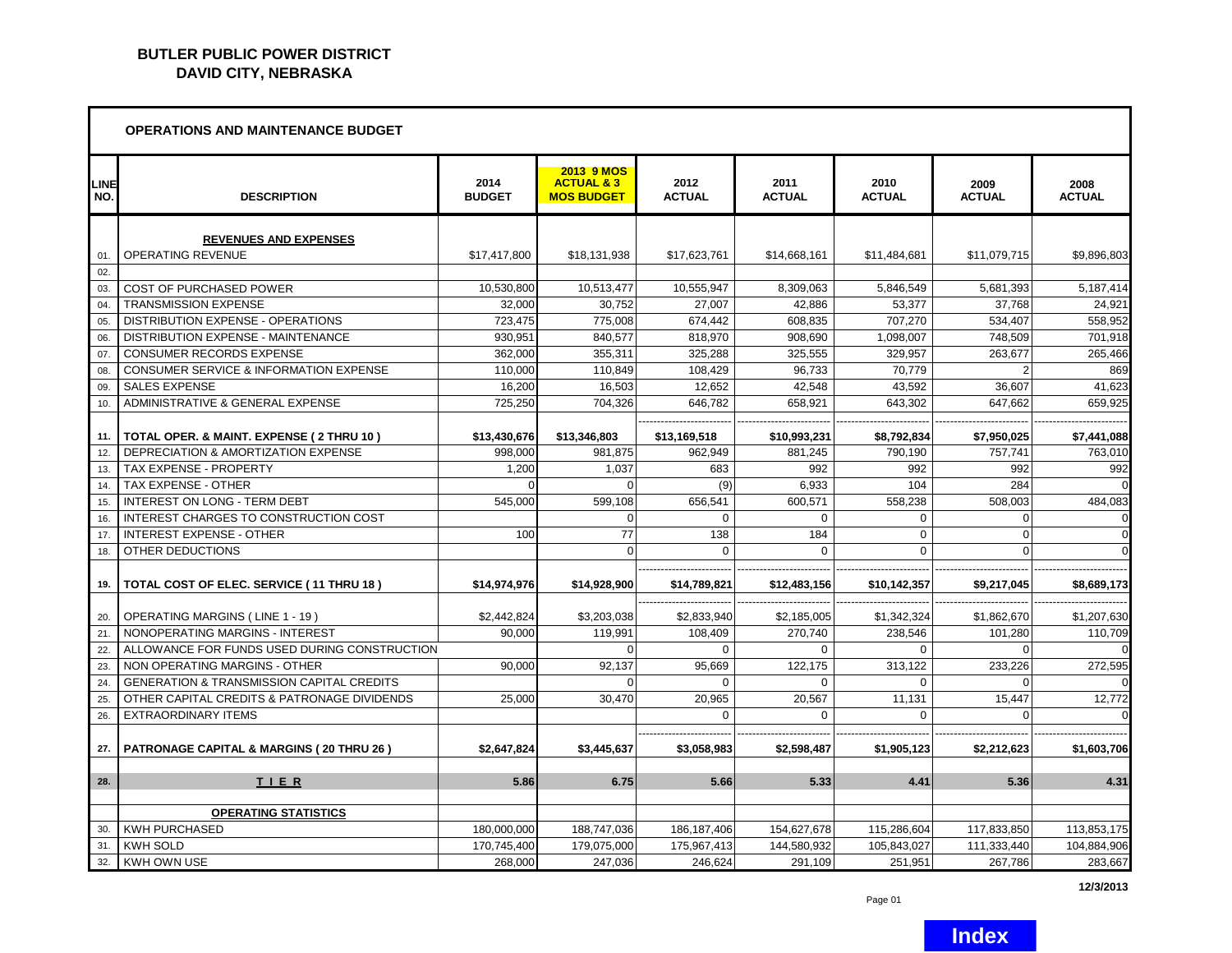<span id="page-3-0"></span>

| <b>ITEM NO</b><br>IV. | <b>NUMBER</b><br>OF<br><b>DESCRIPTION</b><br><b>TTEM</b> | Otv | ∠stimated        | Estimated                  |
|-----------------------|----------------------------------------------------------|-----|------------------|----------------------------|
|                       |                                                          |     | Unit<br>Cost per | <b>CONTRACTOR</b><br>Fotal |

### **2014 DISTRIBUTION FACILITY BUDGET**

#### **RUS CODE 100 - NEW LINE**

| 101 | 2 Miles of single phase Overhead & URD lines  | ∸ | \$25,860.00 | \$51,720.00  |
|-----|-----------------------------------------------|---|-------------|--------------|
| 103 | 2 Miles of three phase Overhead and URD lines | ∸ | \$58,839.00 | \$117,678.00 |
|     |                                               |   |             |              |

#### **RUS CODE 100 TOTAL**

**\$169,398.00**

#### **RUS CODE 200 - NEW TIE LINES**

#### **RUS CODE 200 TOTAL**

#### **RUS CODE 300 - CONVERSION AND LINE CHANGES**

| 301 | [59-4 Circuit 2- Rebuild 2.1 miles of three phase to 4/0, Voltage issues with back feeding | \$140,480.00 | \$140,480.00 |
|-----|--------------------------------------------------------------------------------------------|--------------|--------------|
| 302 | [59-1 Circuit 1 - Rebuild 7 miles of three phase. Work Plan Project 311. Voltage Issues    | \$516,600.00 | \$516,600.00 |
| 303 | 59-46 South Circuit-Build one mile three phase T2 1/0. Work Plan Project 305. Back Feed    | \$72,000.00  | \$72,000.00  |
|     |                                                                                            |              |              |

**RUS CODE 300 TOTAL**

**\$729,080.00**

## **RUS CODE 400 - NEW SUBSTATIONS, SWITCHING STATIONS, & METERING POINTS**

**RUS CODE 400 TOTAL**

### **RUS CODE 500 - SUBSTATION, SWITCHING STATION, AND METERING POINT CHANGES**

| 501 | 59-7 - New Electronic OCR's (Circuits 1, 3 & 4)           | \$17,200.00 | \$51,600.00 |
|-----|-----------------------------------------------------------|-------------|-------------|
| 502 | 59-6 Circuits 1, 2 & 4 - Replace Recloser Bypass Switches | \$1,500.00  | \$13,500.00 |
| 503 | 59-15 - Replace Regulator Bypass Switches                 | \$1,000.00  | \$3,000.00  |

#### **RUS CODE 500 TOTAL**

**\$68,100.00**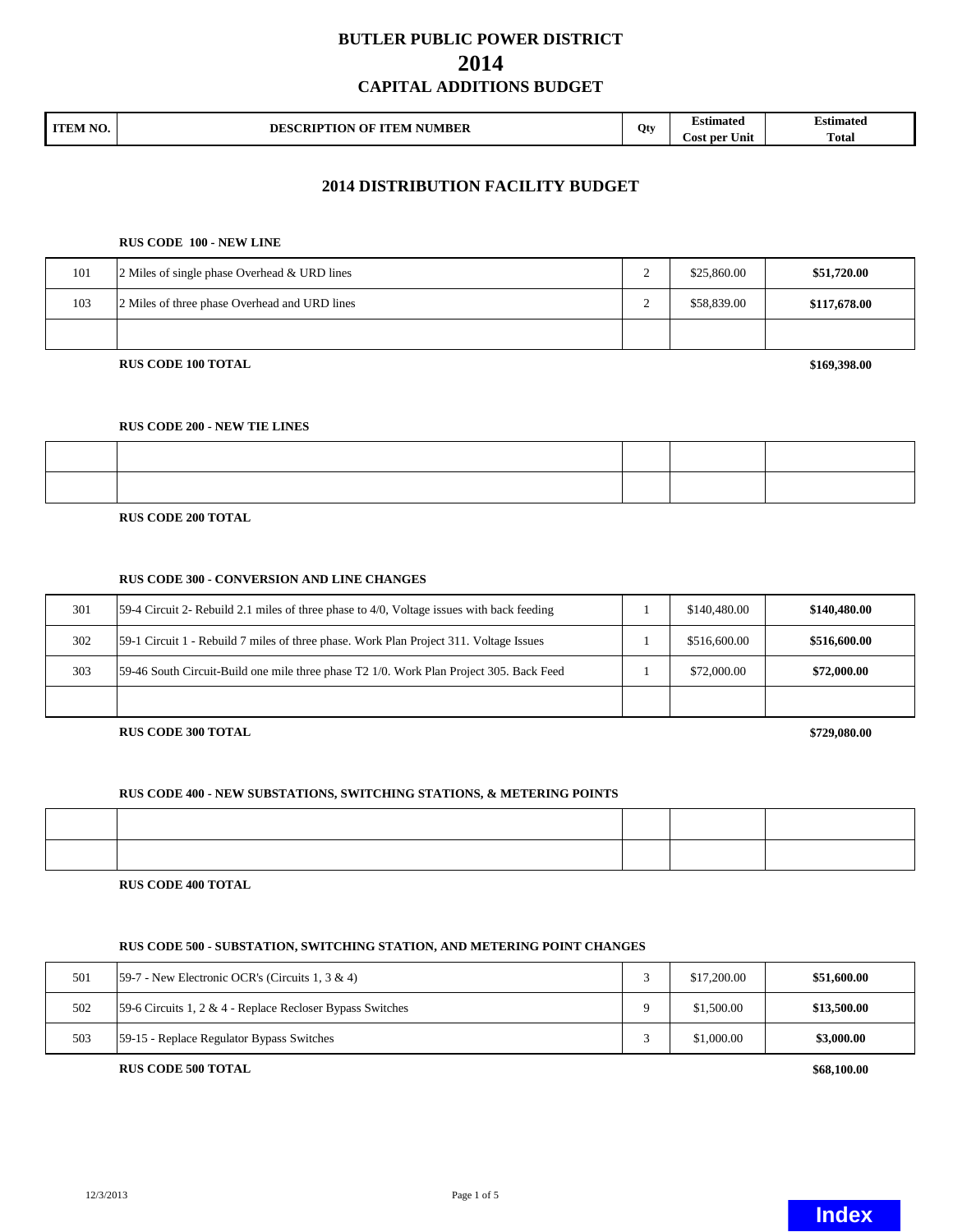| <b>ITEM NO.</b> | <b>CRIPTION OF</b><br>' NUMBER<br>' ITEM<br>DES<br>$\mathcal{L}$ |     | Estimated                      | $\cdot$ .<br><b>Estimated</b> |
|-----------------|------------------------------------------------------------------|-----|--------------------------------|-------------------------------|
|                 |                                                                  | Otv | $-$<br>. .<br>∴ost per<br>Unit | Total                         |

### **RUS CODE 600 - MISCELLANEOUS DISTRIBUTION EQUIPMENT**

| 601 | <b>Transformers &amp; Meters</b>                                          |                |             |              |
|-----|---------------------------------------------------------------------------|----------------|-------------|--------------|
|     | Three phase 16S Meters                                                    | 48             | \$275.00    | \$13,200.00  |
|     | AMR Kits for 16S Meters and Repairs                                       | 72             | \$205.00    | \$14,760.00  |
|     | <b>Disconnect Meters</b>                                                  | 24             | \$196.00    | \$4,704.00   |
|     | Single phase 2S CL200 Meters                                              | 24             | \$125.00    | \$3,000.00   |
|     | Single phase 2S CL320 Meters                                              | 24             | \$236.00    | \$5,664.00   |
|     | Three phase 9S Substation Meters                                          | $\overline{4}$ | \$2,600.00  | \$10,400.00  |
|     | Replacement of Transformers                                               | 100            | \$1,500.00  | \$150,000.00 |
| 602 | <b>Increase Service Capacity</b>                                          |                |             |              |
|     | Service Upgrades                                                          | 100            | \$2,680.00  | \$268,000.00 |
| 603 | <b>Sectionalizing Equipment</b>                                           |                |             |              |
|     | OCR's                                                                     | $\mathbf{1}$   | \$20,000.00 | \$20,000.00  |
| 604 | <b>Regulators</b>                                                         |                |             |              |
|     | Regulator Panel Replacement (MJ4A)                                        | 3              | \$1,800.00  | \$5,400.00   |
| 605 | <b>Capacitors</b>                                                         |                |             |              |
|     | Additional capacitors for better power factor and line loss               | 2              | \$7,500.00  | \$15,000.00  |
|     | CBC8000 Cap Bank Controller                                               | 1              |             |              |
|     | Capacitor Blocking Unit                                                   | 2              | \$995.00    | \$1,990.00   |
| 606 | <b>Pole Replacement and Associated Hardware</b>                           |                |             |              |
|     | Pole Replacement                                                          | 145            | \$700.00    | \$101,500.00 |
| 607 | <b>Miscellaneous Replacements</b>                                         |                |             |              |
|     | Crossarms                                                                 | 40             | \$400.00    | \$16,000.00  |
| 608 | <b>Non-Site Specific URD or OH Conductor Replacement</b>                  |                |             |              |
|     | Conductor replacement                                                     | $\mathbf{1}$   | \$20,000.00 | \$20,000.00  |
| 610 | <b>Road Moves</b>                                                         |                |             |              |
|     | Road Moves                                                                | $\mathbf{1}$   | \$8,000.00  | \$8,000.00   |
| 611 | <b>Line Relocation</b>                                                    |                |             |              |
|     | Relocation of existing lines for safety considerations or improved access | $\mathbf{1}$   | \$20,000.00 | \$20,000.00  |

**RUS CODE 600 TOTAL**

**\$677,618.00**

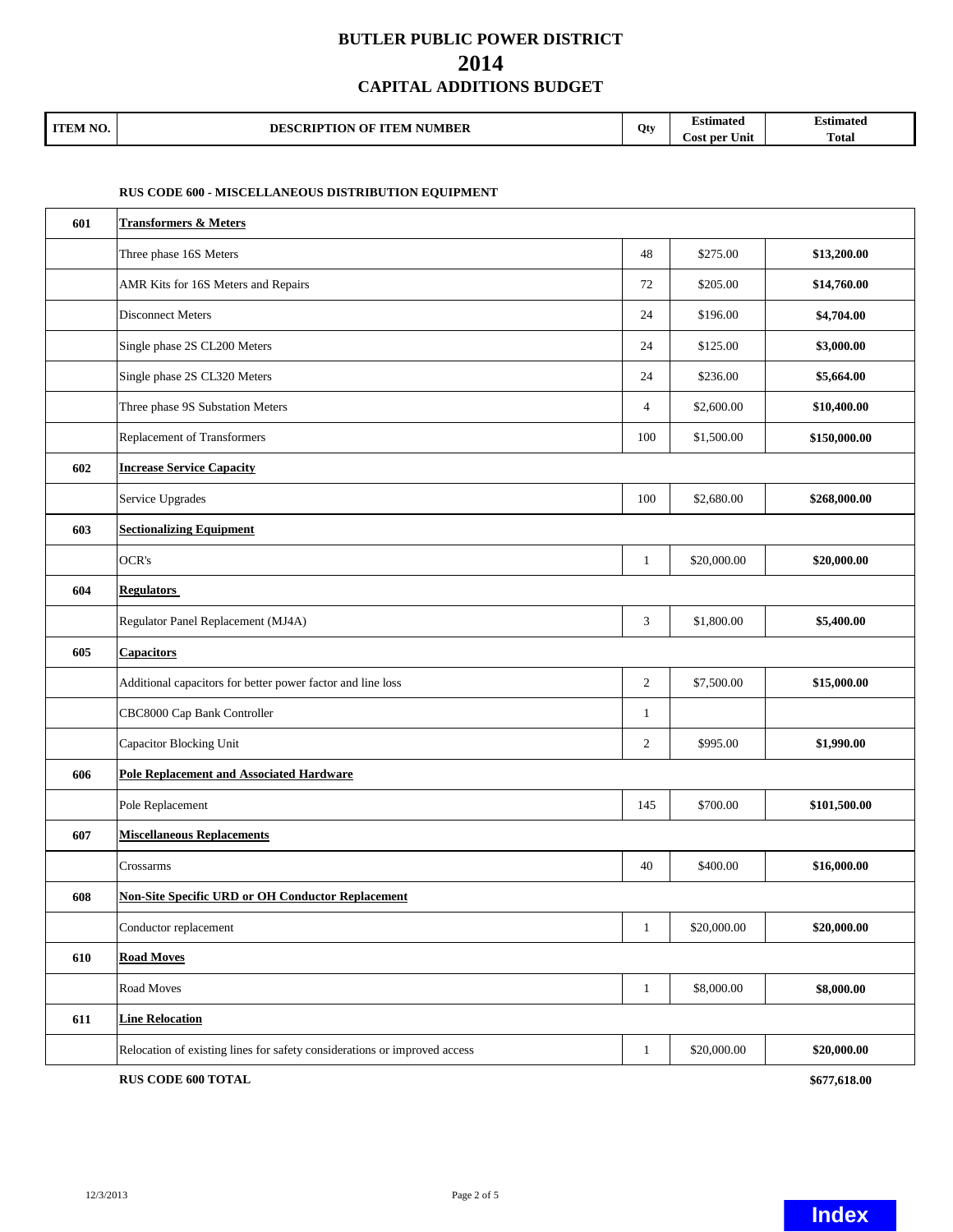| <b>ITEM NO</b><br>'NU. | 'RIPTION<br>' NUMBER<br>$\Omega$<br>$\mathbf{^T}\mathbf{TEM}$ .<br>DE | Otv | ımated                  | Estimated    |
|------------------------|-----------------------------------------------------------------------|-----|-------------------------|--------------|
|                        |                                                                       |     | <b>Cost per</b><br>Unit | <b>Total</b> |

### **RUS CODE 700 - OTHER DISTRIBUTION ITEMS**

| 701 | <b>GIS Systems</b>                       |                |             |             |  |
|-----|------------------------------------------|----------------|-------------|-------------|--|
|     |                                          |                |             |             |  |
| 702 | <b>Security Lights</b>                   |                |             |             |  |
|     | Security Lights                          | 15             | \$280.00    | \$4,200.00  |  |
| 703 | <b>General Fund Reimbursement</b>        |                |             |             |  |
|     |                                          |                |             |             |  |
| 704 | <b>Automated Meter Reading Equipment</b> |                |             |             |  |
|     | H-Field Coupler                          | $\overline{2}$ | \$525.00    | \$1,050.00  |  |
|     | <b>AMI</b> Filter                        | 1              | \$700.00    | \$700.00    |  |
| 705 | <b>Load Management/SCADA</b>             |                |             |             |  |
|     | SCADA - 59-1,59-4,59-7                   | 3              | \$12,000.00 | \$36,000.00 |  |
|     | Receiver Boards for LCR3100              | 12             | \$97.00     | \$1,164.00  |  |
|     | LCR3100 Load Control Receivers           | 24             | \$175.00    | \$4,200.00  |  |

 **RUS CODE 700 TOTAL**

**\$47,314.00**

#### **RUS CODE 1300 - HEADQUARTERS & SERVICE FACILITIES**

|      | <b>RUS CODE 1300 TOTAL</b>                        |             | \$11,750.00 |
|------|---------------------------------------------------|-------------|-------------|
| 1302 | Door replacement in shop (Southeast Walk-in Door) | \$1,500.00  | \$1,500.00  |
| 1301 | Roof repair on West Warehouse                     | \$10,250.00 | \$10,250.00 |

#### **RUS CODE 1300 TOTAL**

### **RUS CODE 1500 - ALL OTHER**

| 1501 | Hazard Mitigation Plan | \$1,000.00 | \$1,000.00 |
|------|------------------------|------------|------------|
|      |                        |            |            |

**RUS CODE 1500 TOTAL**

## **TOTAL 2014 DISTRIBUTION FACILITY BUDGET**



**\$1,000.00**

**\$1,703,260.00**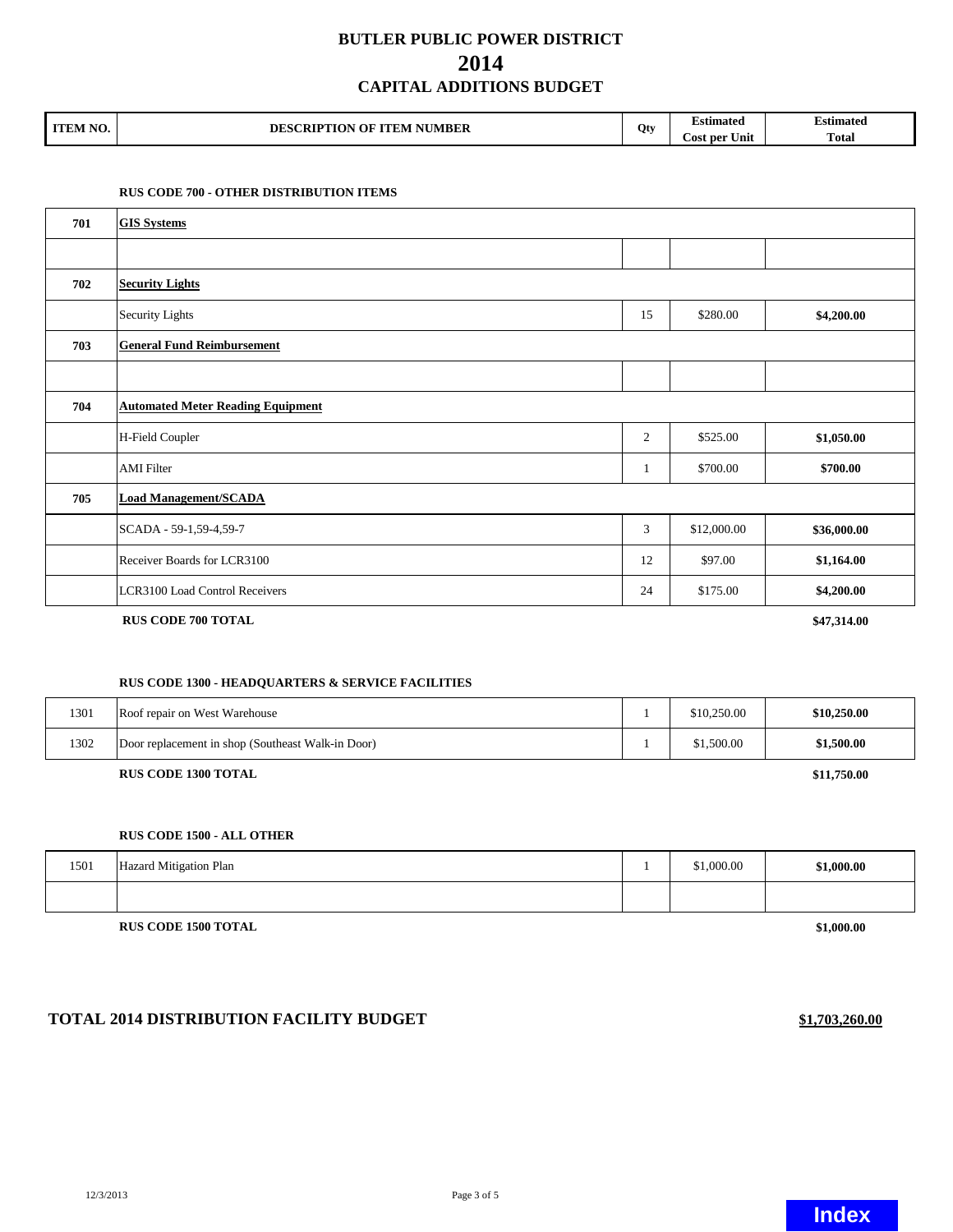| <b>ITEM NO</b><br>NU. | RIPTION OF ITEM NUMBER<br>:CDT<br>DES<br>N.<br>$\mathbf{r}$ |          | <b>stimated</b>                             | Estimated<br>. |
|-----------------------|-------------------------------------------------------------|----------|---------------------------------------------|----------------|
|                       |                                                             | $\bf{U}$ | . <del>. .</del><br><b>Cost per</b><br>Unit | <b>Total</b>   |

## **2014 SUB-T PLAN & TRANSMISSIONS FACILITY BUDGET**

#### **RUS CODE 800 - TRANSMISSION LINE (Sub-T & Bulk)**

| 801 | Build 69 KV line from 59-10 to HWY 66. Work Plan Project 802, NPPD Sub-T #14 | \$656,000.00 | \$656,000.00             |  |  |
|-----|------------------------------------------------------------------------------|--------------|--------------------------|--|--|
|     |                                                                              |              |                          |  |  |
|     | DHE CODE QAA TOTAL                                                           |              | $\phi$ <i>cec</i> and an |  |  |

**RUS CODE 800 TOTAL**

**\$656,000.00**

#### **RUS CODE 900 NEW TRANSMISSION SUBSTATIONS & SWITCHING STATIONS**

**RUS CODE 900 TOTAL**

#### **RUS CODE 1000 - TRANSMISSION LINE AND STATION CHANGES (Sub-T & Bulk)**

| 1001 | Repole if needed and add static wire from 59-1 to SW 59-3102 | \$80,000.00 | \$80,000.00 |
|------|--------------------------------------------------------------|-------------|-------------|
|      |                                                              |             |             |
|      | <b>RUS CODE 1000 TOTAL</b>                                   |             | \$80,000.00 |

**RUS CODE 1000 TOTAL**

#### **RUS CODE 1100 - OTHER TRANSMISSION ITEMS**

| 1101 | Ordinary replacement of Transmission Poles                      | \$10,000.00 | \$10,000.00 |
|------|-----------------------------------------------------------------|-------------|-------------|
| 1102 | Ordinary replacement of Arrestors, Crossarms, Insulators & etc. | \$10.000.00 | \$10,000.00 |

**RUS CODE 1100 TOTAL**

### **TOTAL 2014 SUB-T PLAN & TRANSMISSIONS FACILITY BUDGET \$756,000.00**

**\$20,000.00**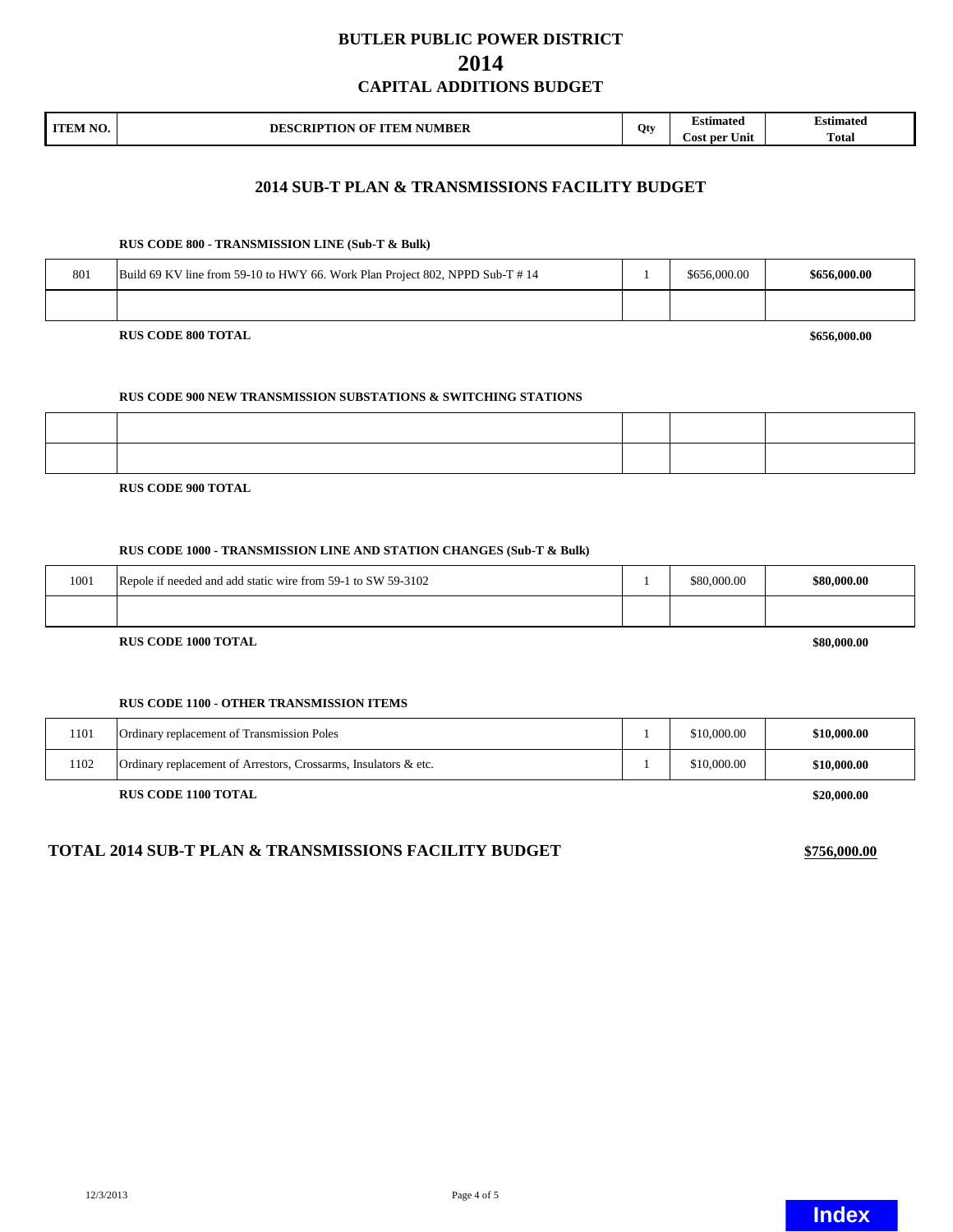| <b>ITEM NO</b><br>IV. | <b>NUMBER</b><br>OF<br><b>DESCRIPTION</b><br><b>TTEM</b> |     | ∠stimated        | Estimated                  |
|-----------------------|----------------------------------------------------------|-----|------------------|----------------------------|
|                       |                                                          | Otv | Unit<br>Cost per | <b>CONTRACTOR</b><br>Fotal |

## **2014 TRANSPORTATION, OTHER TOOLS, EQUIPMENT & OFFICE**

#### **TRANSPORTATION EQUIPMENT**

| Replacement of Digger Truck T-6 | \$300,000.00 | \$300,000.00 |
|---------------------------------|--------------|--------------|
| Replacement of Tahoe T-12       | \$38,000.00  | \$38,000.00  |
|                                 |              |              |

#### **TRANSPORTATION EQUIPMENT TOTAL**

**\$338,000.00**

#### **OTHER TOOLS, EQUIPMENT AND OFFICE**

|                | Replacement of Computers for Office (With Monitors) | 3 | \$1,200.00  | \$3,600.00  |
|----------------|-----------------------------------------------------|---|-------------|-------------|
| 2              | <b>Replacement Server</b>                           |   | \$3,500.00  | \$3,500.00  |
| 3              | StakeOut Software Upgrade                           |   |             |             |
| $\overline{4}$ | Wireless Optical Probe for programming meters       |   | \$1,000.00  | \$1,000.00  |
| 5              | AVL Software and 2 Laptops for trucks               |   | \$10,725.00 | \$10,725.00 |
| 6              | Data Logger                                         | 3 | \$550.00    | \$1,650.00  |
| 7              | Extension Ladders (T-4,T-13,T-21,Shop)              | 4 | \$925.00    | \$3,700.00  |
| 8              | <b>AED</b> for Construction crew                    |   | \$1,250.00  | \$1,250.00  |
| 9              | Spreader Beam to lift substation transformer        |   | \$5,000.00  | \$5,000.00  |
| 10             | Primary Amp Meter                                   |   | \$1,700.00  | \$1,700.00  |
|                |                                                     |   |             |             |

#### **OTHER TOOLS, EQUIPMENT AND OFFICE TOTAL**

## **TOTAL 2014 TRANSPORTATION, OTHER TOOLS, EQUIPMENT & OFFICE**

## **TOTAL 2014 CAPITAL ADDITIONS BUDGET**

## **The Board may amend this budget to include Remodel or Construction of a Headquarters Building at a later time**

12/3/2013 Page 5 of 5

**\$32,125.00**

**\$370,125.00**

**\$2,829,385.00**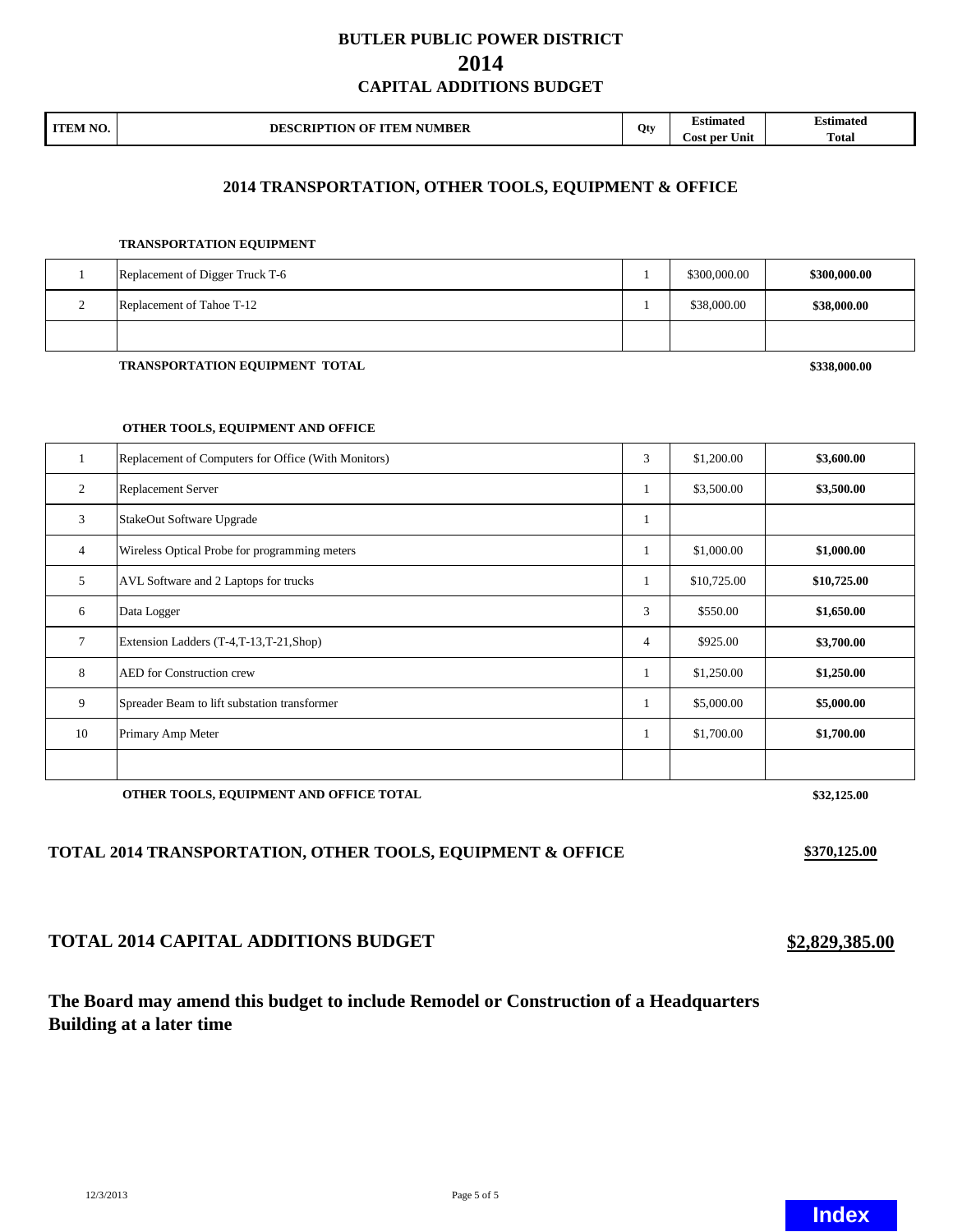# <span id="page-8-0"></span>**Butler Public Power District**

# **Equipment (Miles & Hours) as of November 14,2013**

| Unit          | <b>VIN</b>                  | Model           | Year | Type of<br>Unit<br>Type of<br>Fuel<br>(Diesel<br>or Gas) | Size                     | Drive - Train            | Last<br>Year<br>Mileage  | This<br>Year<br>Mileage  | Last<br>Year<br>Hours    | This<br>Year<br>Hours    | Mileage/<br>Hour of<br>use for<br>2013 | Year of<br>Replace-<br>ment |
|---------------|-----------------------------|-----------------|------|----------------------------------------------------------|--------------------------|--------------------------|--------------------------|--------------------------|--------------------------|--------------------------|----------------------------------------|-----------------------------|
|               |                             |                 |      |                                                          |                          |                          |                          |                          |                          |                          |                                        |                             |
| T-1           | 1FTSX21579EA00085           | Ford            | 2009 | Pickup (G) 3/4 Ton                                       |                          | 4 x4                     | 35187                    | 44820                    |                          | 669                      | 9633                                   | 2017                        |
| $T-2$         | 1FT7X2B6OBEB46850           | Ford            | 2011 | Pickup (G) 3/4 Ton                                       |                          | 4 x 4                    | 31545                    | 40434                    |                          | 907                      | 8889                                   | 2018                        |
| $T-3$         | 1FDAF57F52ED27912           | Ford            | 2012 | Basket (D) 1.5 Ton                                       |                          | 4 x 4                    | 4177                     | 20357                    | 344                      | 1445                     | 1101                                   | 2016                        |
| $T-4$         | 1HTWEAAN06J257628           | International   | 2005 | Basket (D) 2.5 Ton                                       |                          | 4 x 4                    | 167070                   | 180736                   | 1185                     | 2158                     | 973.2                                  | 2015                        |
| $T-5$         | 1BM7H1JXSJ114771            | International   | 2008 | Basket (D) 2.5 Ton 2 Wheel                               |                          |                          | 57,589                   | 67572                    | 1134                     | 2191                     | 1057                                   | 2020                        |
| $T-6$         | 1HTSEAAR6WH504997           | International   | 1997 | Digger $(D)$ 2.5 Ton                                     |                          | 4 x 4                    | 120857                   | 126046                   | 9234                     | 9772                     | 538                                    | 2014                        |
| $T-7$         | 1HTSHADT7YH264540           | International   | 2012 | Digger (D) 2.5 Ton Twin Screw                            |                          |                          | 10762                    | 19770                    | 830                      | 1634                     | 804                                    | 2024                        |
| $T-8$         | 1GDJ6H1D4XJ853232           | Chevy           | 1999 | Flat Bed $(G)$ 2.5 Ton 2 Wheel                           |                          |                          | 126665                   | 127658                   |                          | 259                      | 993                                    | 2020                        |
| $T-9$         | 1FDWF37FXXEA65970           | Chevy           | 2013 | Flat Bed (D)                                             | 1 Ton                    | 4 x 4                    |                          | 4766                     |                          | 439                      | 4766                                   | 2019                        |
| $T-10$        | 1FT7X2B62BEB46851           | Ford            | 2011 | Pickup (G) 3/4 Ton                                       |                          | 4 x 4                    | 25488                    | 37512                    |                          | 1199                     | 12024                                  | 2018                        |
|               | T-13 1FDAF57R89EA99909      | Ford            | 2009 | Basket (D)                                               | 1 Ton                    | 4 x 4                    | 47685                    | 59343                    | 951                      | 1718                     | 767                                    | 2018                        |
|               | T-14 1FDPF80C1VVA36954      | International   | 2008 | Basket (D) 2.5 Ton                                       |                          | 2 Wheel                  | 55328                    | 65975                    | 1017                     | 1993                     | 976                                    | 2019                        |
|               | T-16 1HTSCABM6WH507729      | International   | 1997 | Dump Truck 2.5 Ton 2 Wheel                               |                          |                          | 251023                   | 252133                   |                          | 322                      | 1110                                   | 2017                        |
|               | #T-20 1FDAF57R88EE22516     | Ford            | 2009 | Basket (D) 1.5 Ton                                       |                          | $4 \times 4$             | 96246                    | 111700                   | 4994                     | 5869                     | 875                                    | 2017                        |
| $T-21$        | 3D7KS26A98G120343           | Dodge           | 2008 | Pickup (G) 3/4 Ton                                       |                          | 4 x 4                    | 84840                    | 92858                    |                          | 1074                     | 8018                                   | 2015                        |
| Tahoe(T-12)   | 1B4GT44L2XB6181174          | Chevy           | 2004 | SUV                                                      | $1/2$ Ton                | 4 x 4                    | 98343                    | 108473                   |                          |                          | 10130                                  | 2014                        |
| Chipper       |                             | Vermer          | 2000 | Chipper (D)                                              |                          | $\overline{a}$           | $\overline{a}$           | $\overline{a}$           | 1277                     | 1320                     | 43                                     | 2015                        |
| Trailer       |                             | Kief            | 1998 | Pole Trailer                                             |                          | $\overline{a}$           | $\overline{a}$           |                          |                          |                          |                                        | 2016                        |
| Trailer       |                             | Ditch Witch     | 1998 | <b>Trencher Trailer</b>                                  |                          |                          | $\overline{a}$           |                          |                          |                          |                                        | 2016                        |
| Trailer       |                             | <b>TX Bragg</b> | 1999 | 4 Wheeler Trailer                                        |                          | $\overline{\phantom{a}}$ | $\overline{a}$           |                          |                          |                          |                                        | 2015                        |
| Trailer       |                             | DK <sub>2</sub> | 1995 | <b>Flat Bed</b>                                          |                          | $\overline{a}$           | $\overline{a}$           |                          | $\overline{\phantom{0}}$ |                          |                                        | 2017                        |
|               | Trailer 1T9GF30XDL847140    | <b>EZ-HAUL</b>  | 2013 | <b>Goose Neck</b>                                        |                          |                          |                          |                          |                          |                          |                                        | 2020                        |
| Trailer       |                             | Duo-lift        | 2000 | Wire/Roller                                              | $\blacksquare$           | $\overline{\phantom{a}}$ | $\overline{\phantom{0}}$ | $\overline{\phantom{a}}$ | $\overline{\phantom{a}}$ | $\overline{\phantom{a}}$ | $\qquad \qquad \blacksquare$           | 2018                        |
| Trencher      |                             | Ditch Witch     | 2012 | Trencher                                                 | $\overline{\phantom{a}}$ | $\overline{\phantom{a}}$ | $\overline{\phantom{0}}$ | $\overline{\phantom{a}}$ | 16                       | 18                       | 2                                      | 2024                        |
| Trencher      |                             | Ditch Witch     | 2000 | Trencher (D)                                             | $\overline{\phantom{a}}$ | 4 x 4                    | $\frac{1}{2}$            | $\overline{\phantom{a}}$ | 354                      | 501                      | 147                                    | 2016                        |
| 4 Wheeler     | RA1009-080301               | <b>BobCat</b>   | 2009 | 4 Wheeler (G)                                            | $\blacksquare$           | 4 x 4                    |                          |                          | 118                      | 142                      | 24                                     | 2022                        |
| Tractor       |                             | New Holland     | 2006 | Tractor (D)                                              | $\overline{a}$           | 4x4                      |                          | $\blacksquare$           | 1481                     | 1675                     | 194                                    | 2026                        |
| Mower         |                             | John Deere      | 2008 | Mower (D)                                                |                          | 2 Wheel                  | $\overline{a}$           | $\bar{a}$                | 290                      | 338                      | 48                                     | 2017                        |
| Gen./Building |                             | John Deere      | 1977 | Gen. (D)                                                 | 30KW                     |                          |                          |                          | 2230                     | 2256                     | 26                                     | 2014?                       |
|               | 4-Wheeler 5Y4AJ26Y1BA014262 | Yamha           | 2011 | Small 4-wheeler                                          |                          | 4 x 4                    | 63                       | 108                      |                          | 24                       | 45                                     | 2025                        |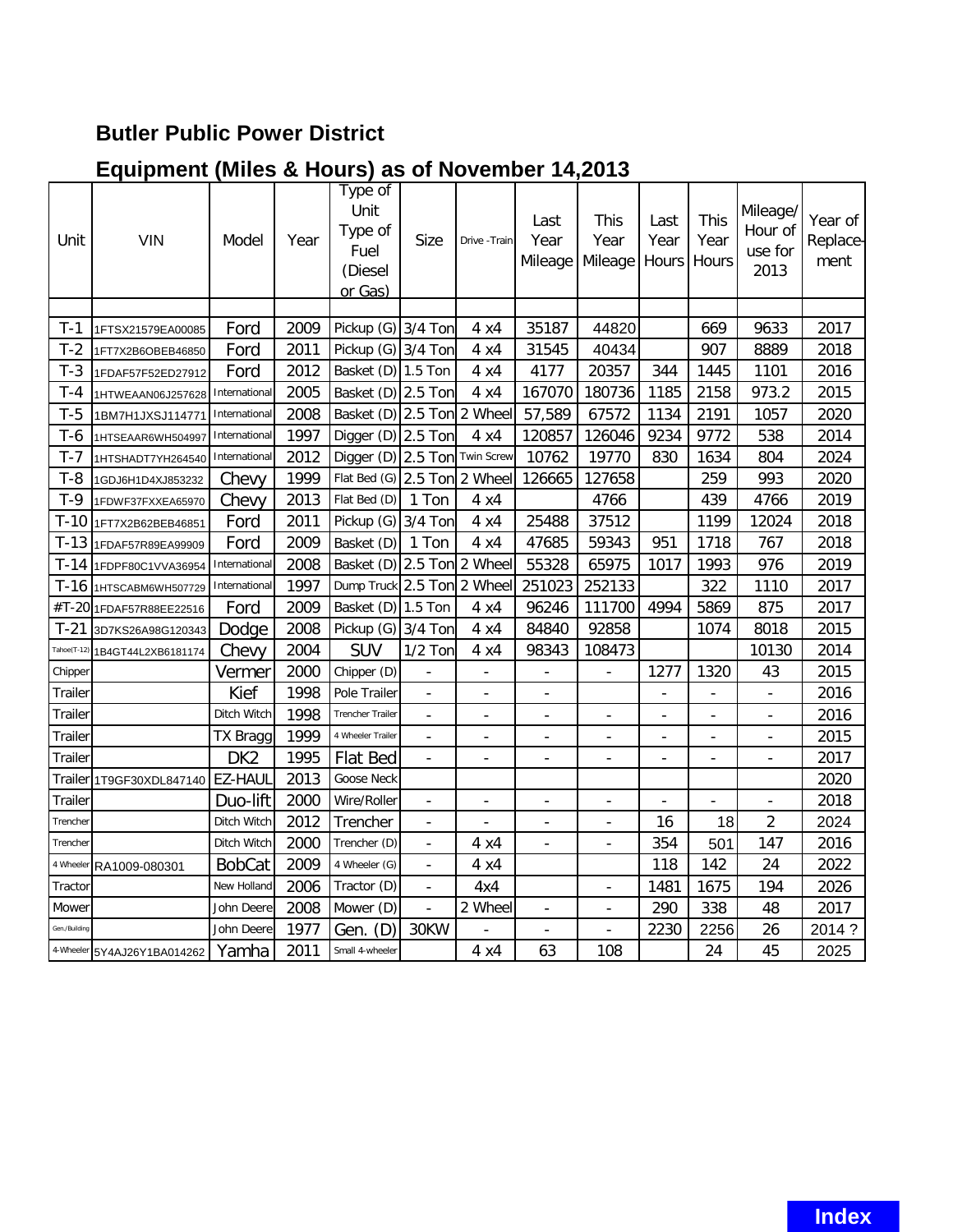## <span id="page-9-0"></span>BUTLER PUBLIC POWER DISTRICT DAVID CITY, NEBRASKA

## **Policy Number 104**

# **FISCAL POLICY**

## I. PURPOSE

To provide a summary which outlines the fiscal policy of Butler Public Power District and the responsibilities of the Board of Directors as it relates to this policy.

## II. PROVISIONS

Fiscal Policy is the economic term which describes the behavior of Butler Public Power District's Board of Directors in raising revenue to fund current spending for the purposes of operating, maintaining and constructing transmission and distribution systems to deliver power and energy to its customers in Butler and Saunders Counties, Nebraska. Revenues are raised from services provided to said customers and the sale of other products and services, or by borrowing from Rural Utility Services (RUS), Cooperative Finance Corporation (CFC), any of the local banks, or the issuance of Bonds.

Responsibilities of the Board of Directors include:

- A) The Board is responsible for review and approval of the financial budget annually.
- B) The Board balances the need for a highly reliable electric delivery system to meet the needs of its customers with the desire to keep costs as low as possible and to meet the financial requirements of our bond resolutions.
- C) The Board reviews and understands the key principles of the district's accounting, financial reporting, and auditing processes. The Board meets monthly with the Chief Executive Officer and his staff to review the financial status of the District.
- D) The Board is directly responsible for appointing and overseeing the District's independent auditor, including resolving disagreements between management and the auditor regarding financial reporting for the purpose of preparing or issuing an audit report or related work.
- E) The Board sets rates to assure that costs are allocated properly and that sufficient revenues are produced to cover all District costs and debts.

## III. RESPONSIBILITY

The Board of Directors is responsible for the administration of this policy.

Dated: December 10, 2013 Attested:

(Secretary)